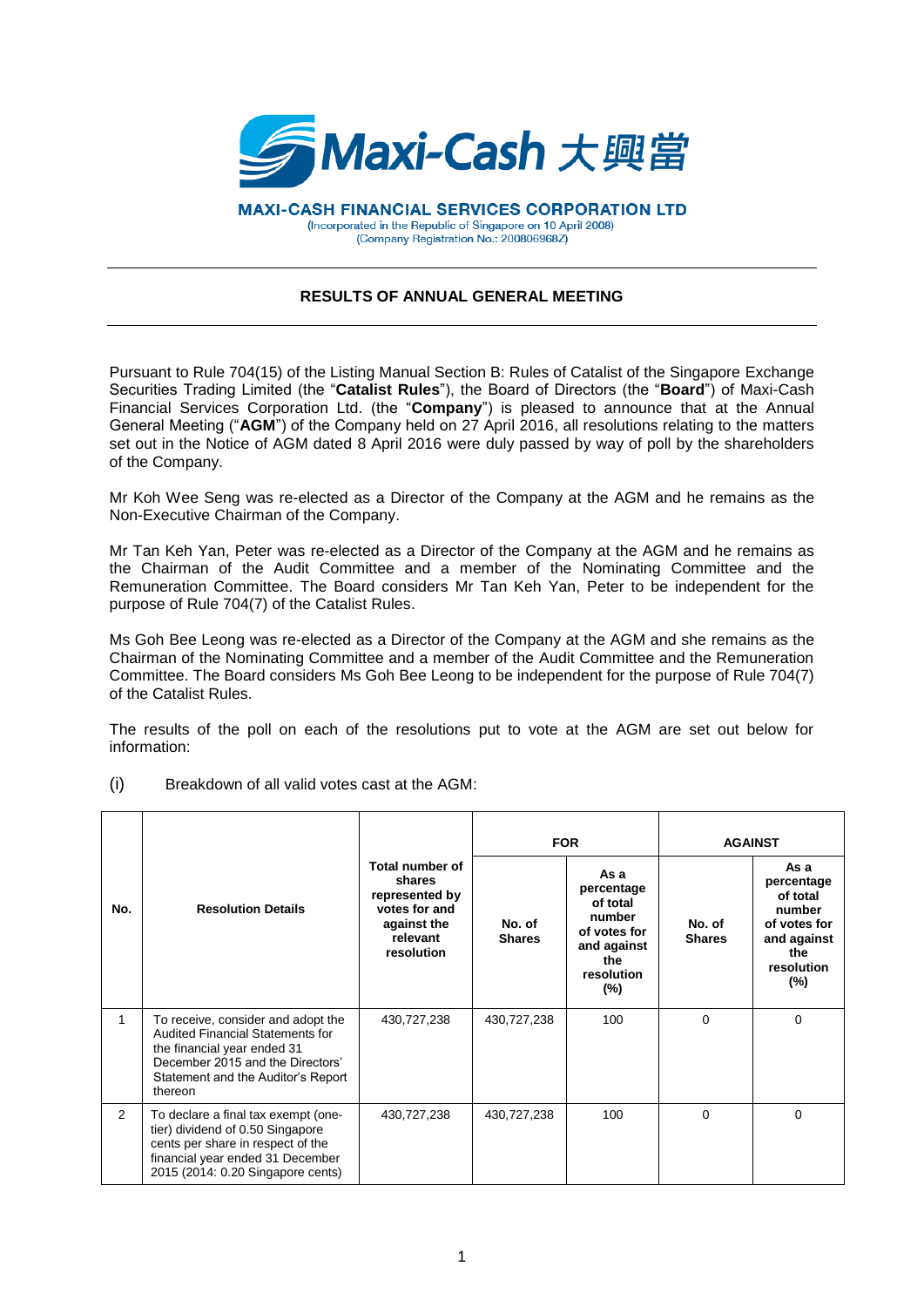| No.            | <b>Resolution Details</b>                                                                                                                                                                                           | <b>Total number of</b><br>shares<br>represented by<br>votes for and<br>against the<br>relevant<br>resolution | <b>FOR</b>              |                                                                                                        | <b>AGAINST</b>          |                                                                                                        |
|----------------|---------------------------------------------------------------------------------------------------------------------------------------------------------------------------------------------------------------------|--------------------------------------------------------------------------------------------------------------|-------------------------|--------------------------------------------------------------------------------------------------------|-------------------------|--------------------------------------------------------------------------------------------------------|
|                |                                                                                                                                                                                                                     |                                                                                                              | No. of<br><b>Shares</b> | As a<br>percentage<br>of total<br>number<br>of votes for<br>and against<br>the<br>resolution<br>$(\%)$ | No. of<br><b>Shares</b> | As a<br>percentage<br>of total<br>number<br>of votes for<br>and against<br>the<br>resolution<br>$(\%)$ |
| 3              | To approve the payment of<br>Directors' fees of S\$127,250 for the<br>financial year ended 31 December<br>2015 (2014: S\$168,000)                                                                                   | 430,727,238                                                                                                  | 430,727,238             | 100                                                                                                    | 0                       | $\Omega$                                                                                               |
| 4(i)           | To re-elect Mr Koh Wee Seng who<br>retires by rotation pursuant to Article<br>93 of the Company's Constitution<br>and who, being eligible, offers<br>himself for re-election, as a Director<br>of the Company       | 430,717,238                                                                                                  | 430,717,238             | 100                                                                                                    | $\Omega$                | $\Omega$                                                                                               |
| 4(ii)          | To re-elect Mr Tan Keh Yan, Peter<br>who retires by rotation pursuant to<br>Article 93 of the Company's<br>Constitution and who, being eligible,<br>offers himself for re-election, as a<br>Director of the Company | 430,717,238                                                                                                  | 430,717,238             | 100                                                                                                    | $\Omega$                | $\Omega$                                                                                               |
| 5              | To re-elect Ms Goh Bee Leong who<br>retires pursuant to Article 92 of the<br>Company's Constitution                                                                                                                 | 430,717,238                                                                                                  | 430,717,238             | 100                                                                                                    | $\Omega$                | $\Omega$                                                                                               |
| 6              | To re-appoint Messrs Ernst &<br>Young LLP as Auditors of the<br>Company and to authorise the<br>Directors to fix their remuneration                                                                                 | 430,717,238                                                                                                  | 430,717,238             | 100                                                                                                    | $\mathbf 0$             | 0                                                                                                      |
| $\overline{7}$ | To grant the Directors the authority<br>to allot and issue shares in the<br>capital of the Company                                                                                                                  | 430,713,437                                                                                                  | 430,713,437             | 100                                                                                                    | $\Omega$                | $\Omega$                                                                                               |
| 8              | To grant the Directors the authority<br>to issue shares under the Maxi-<br>Cash Performance Share Plan                                                                                                              | 427,534,026                                                                                                  | 427,534,026             | 100                                                                                                    | 3,801                   | $\Omega$                                                                                               |
| 9              | To grant the Directors the authority<br>to issue shares under the Maxi-<br><b>Cash Financial Services</b><br>Corporation Ltd Scrip Dividend<br>Scheme                                                               | 430,717,238                                                                                                  | 430,717,238             | 100                                                                                                    | $\mathbf 0$             | 0                                                                                                      |
| 10             | To approve the proposed renewal of<br>the Share Purchase Mandate                                                                                                                                                    | 430,717,238                                                                                                  | 430,717,238             | 100                                                                                                    | $\Omega$                | 0                                                                                                      |

(ii) Details of parties who are required to abstain from voting on any resolution(s), including the number of shares held and the individual resolution(s) on which they are required to abstain from voting:

Shareholders of the Company who are eligible to participate in the Maxi-Cash Performance Share Plan under Resolution 8 had abstained from voting on the resolution. An aggregate of 3,183,212 ordinary shares were held by such shareholders.

(iii) Name of firm appointed as scrutineer:

ZICO BPO Pte. Ltd. was appointed as scrutineer of the AGM.